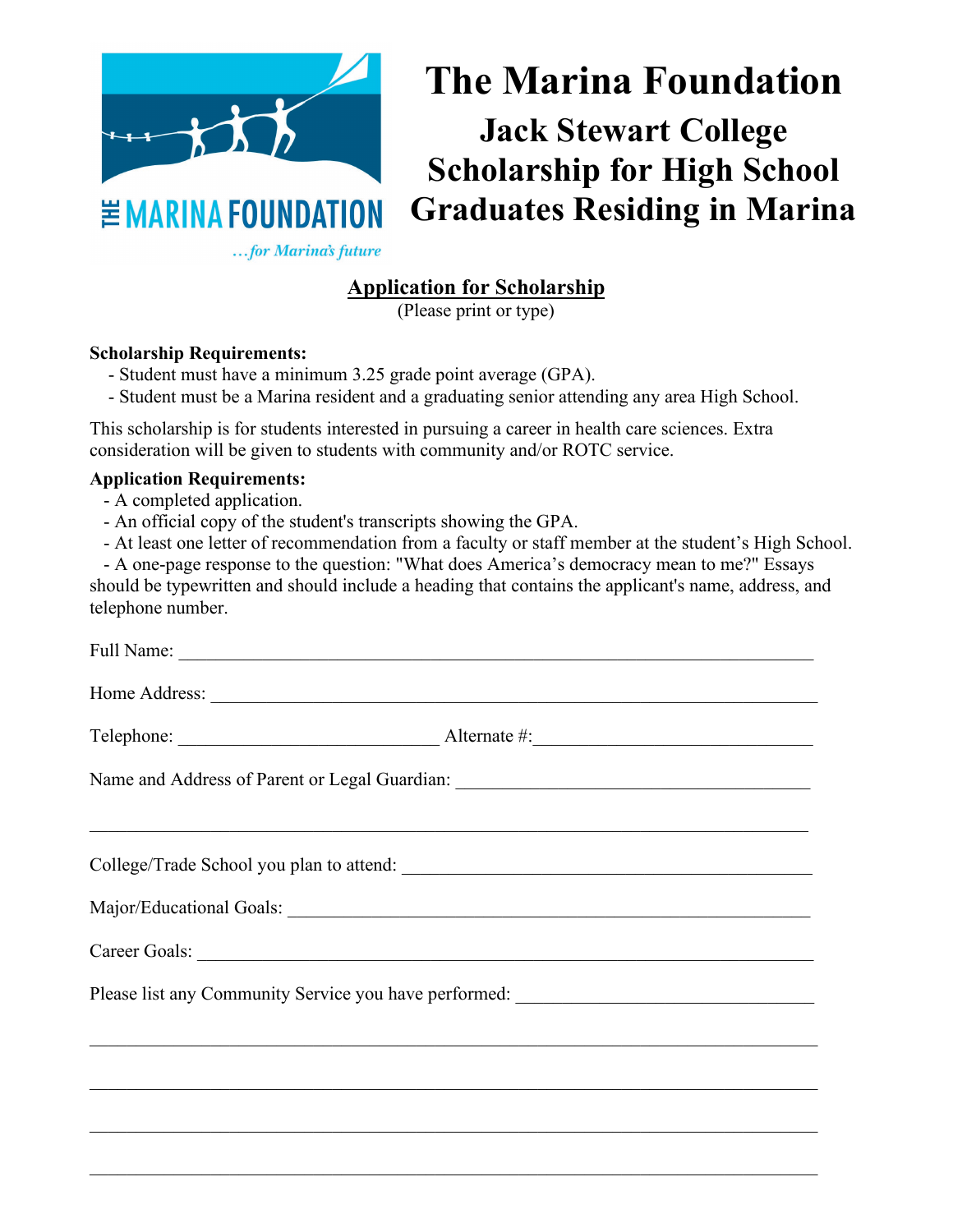| carefully. I understand that I must include my essay and my official transcripts with this<br>application for scholarship consideration.<br>Signature of applicant | Date:                                                                                                                                                                                                                                                         |
|--------------------------------------------------------------------------------------------------------------------------------------------------------------------|---------------------------------------------------------------------------------------------------------------------------------------------------------------------------------------------------------------------------------------------------------------|
| Important: Your signature is required below.<br>I certify that I am a resident of Marina and have answered each question truthfully and                            |                                                                                                                                                                                                                                                               |
|                                                                                                                                                                    |                                                                                                                                                                                                                                                               |
|                                                                                                                                                                    |                                                                                                                                                                                                                                                               |
| Please give a short statement as to why you should be considered for a scholarship. Include any<br>special circumstances that we should be aware of. *             |                                                                                                                                                                                                                                                               |
|                                                                                                                                                                    | <u> 1989 - Johann Stoff, amerikansk politiker (* 1908)</u>                                                                                                                                                                                                    |
| Are you employed? If so, in what capacity, where, and for how long?                                                                                                | <u> 1989 - Johann Stoff, amerikansk politiker (d. 1989)</u>                                                                                                                                                                                                   |
|                                                                                                                                                                    |                                                                                                                                                                                                                                                               |
|                                                                                                                                                                    | <u> 1999 - Paradon Barat, presidente e a contra de la contrada de la contrada de la contrada de la contrada de l</u>                                                                                                                                          |
|                                                                                                                                                                    | ,我们也不能在这里的时候,我们也不能在这里的时候,我们也不能不能不能会不能不能会不能会不能会不能会不能会不能会不能会。<br>第2012章 我们的时候,我们的时候,我们的时候,我们的时候,我们的时候,我们的时候,我们的时候,我们的时候,我们的时候,我们的时候,我们的时候,我们的时候,我<br>Please list any special skills or abilities you have (second language, musical talents, athletic ability): |
|                                                                                                                                                                    | ,我们也不能在这里的时候,我们也不能在这里的时候,我们也不能会在这里的时候,我们也不能会在这里的时候,我们也不能会在这里的时候,我们也不能会在这里的时候,我们也                                                                                                                                                                              |
|                                                                                                                                                                    |                                                                                                                                                                                                                                                               |
| Please list any extra-curricular school activities you have participated in (include leadership                                                                    |                                                                                                                                                                                                                                                               |
| Jack Stewart Scholarship (continued), Page 2                                                                                                                       |                                                                                                                                                                                                                                                               |

\* You may attach other relevant materials/information you would like the committee to consider to the end of this document.

Please return the required information **by April 22, 2022** to: The Marina Foundation, P.O. Box 324, Marina, CA 93933 or e-mail: info@themarinafoundation.org.